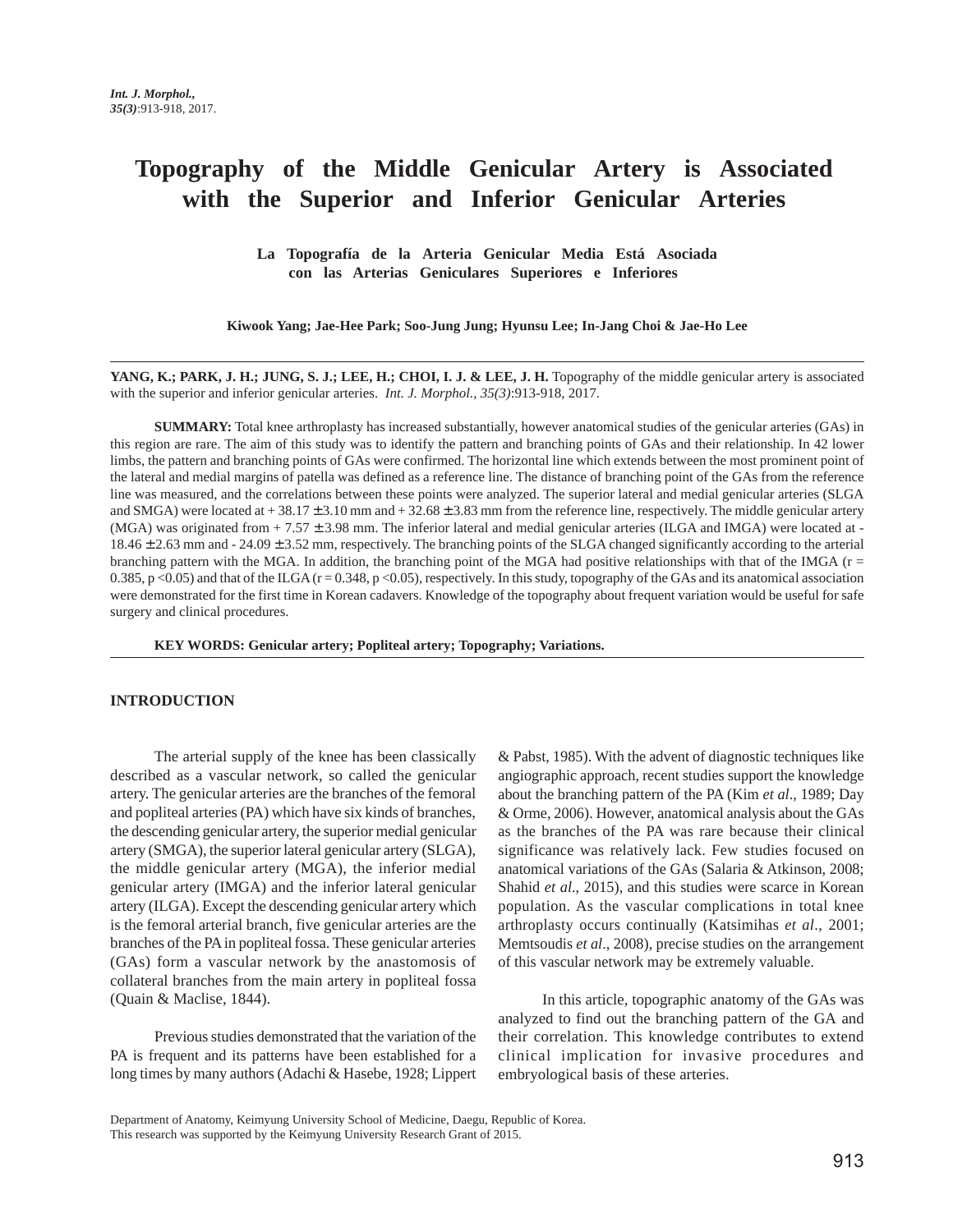# **MATERIAL AND METHOD**

**Identification of the genicular arteries:** In this study, 42 lower limbs (in 22 cadavers, 22 right and 20 left) were dissected. Each cadaver was placed prone position. The skin, superficial fascia, and adipose tissue were removed to expose the flexor compartment of the popliteal fossa. The popliteal artery and its branches were dissected from the nerve and the fascia. After the SMGA, SLGA, MGA, IMGA, and ILGA were dissected, branching patterns of these arteries was confirmed. The horizontal line extended from the most prominence apex of the lateral margin of patella was defined as the reference line. The diameter of each artery was measured by using digital calipers (NA500-300S, Blue bird, Korea).

**Topographic anatomy of the genicular arteries and their correlation.** All GAs were originated from the PA. The branching point and pattern of the GAs were analyzed. The branching point was defined as the length from the reference line to the branching point of each artery. All of above points were calculated as a millimeter by reference line. From the reference line, upper and lower points were recorded as (+) and (-), respectively. The correlation between the branching points of the GAs was analyzed, and their difference was compared according to the branching pattern of the GAs.

**Statistics.** The SPSS statistical package (SPSS software, version 20.0; SPSS, Inc., Chicago, IL) was used for all statistical analyses. The difference of branching point according the pattern was analyzed by Mann-Whitney U test. Correlation between these variables was analyzed by Spearman correlation analysis. P values  $< 0.05$  were considered to indicate statistically significant results.

# **RESULTS**

The branching patterns of the genicular artery. We clearly confirmed the GAs in all 42 cases (Fig. 1). Most of cases have separate branches of the GAs normally (76.19 %, 32 limbs of total 42 limbs). The variation in these arteries was 23.81 % (10/42 limbs). It was found bilaterally in one cadav-er and unilaterally in 8 cadavers (6 of the right side and 4 of the left side). The branching pattern of the GAs had five types (Fig. 2). First, all kinds of the GAs were branched separately in thirty two limbs. Second, the SMGA and the MGA had a common trunk in four limbs. Third, the ILGA and the IMGA were branched together in three limbs. Fourth, the MGA and the IMGA shared common trunk in two limbs. And last, the MGA, the SMGA and the SLGA were branched together in one limb.

**The diameter of the genicular artery.** The averages of the diameter of the SMGA and SLGA were  $1.68 \pm 0.93$  mm,  $1.39 \pm 0.63$  mm, respectively (Fig. 3). The diameter of the MGA (1.31  $\pm$  0.39 mm) was significantly smaller than SMGA ( $p = 0.024$ ). The averages of the diameter of the



Fig. 1. Representative image of the branches of the genicular artery. ILGA, inferior lateral genicular artery; IMGA, inferior medial genicular artery; MGA, middle genicular artery; SLGA, superior lateral genicular artery; SMGA, superior medial genicular artery.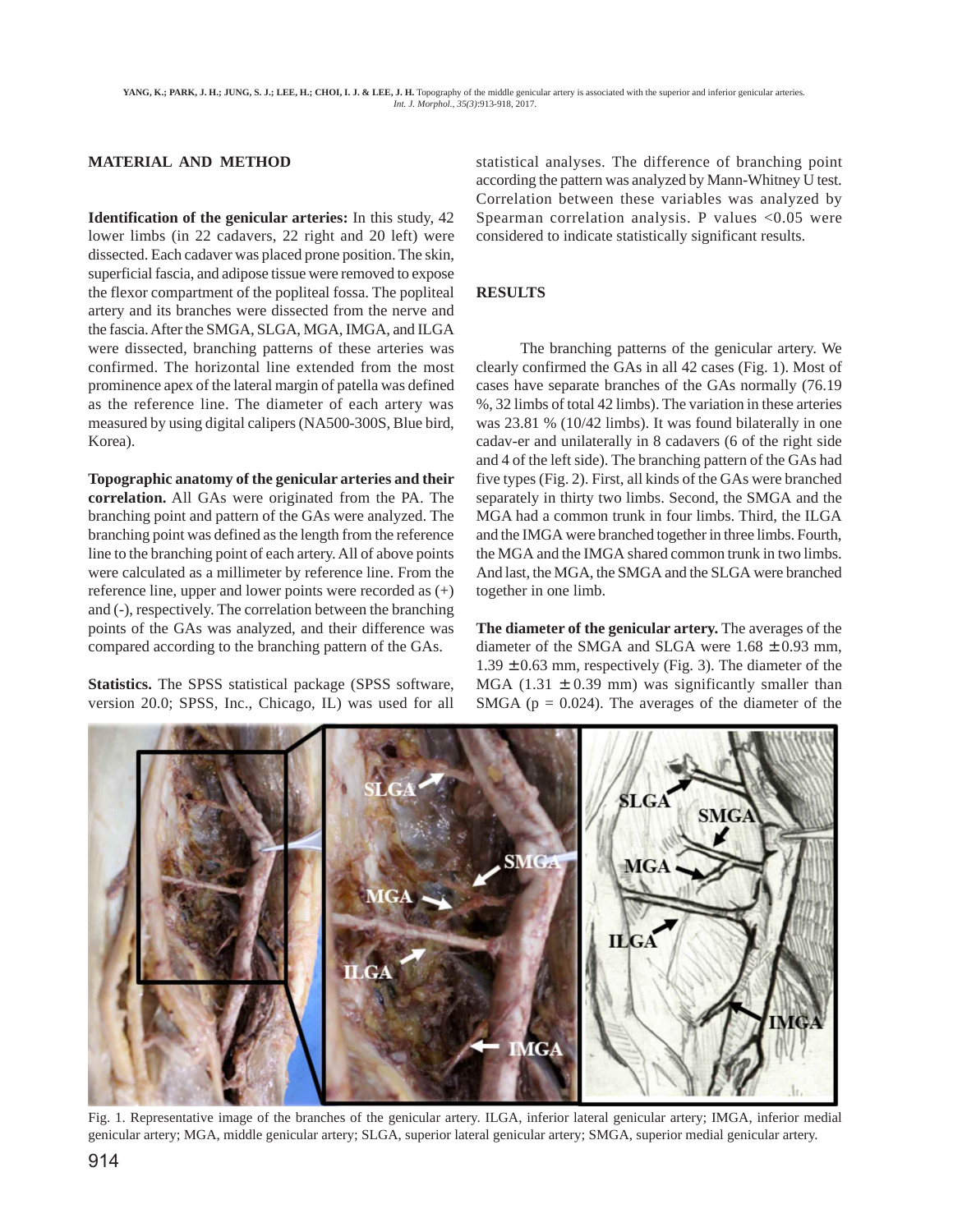**YANG, K.; PARK, J. H.; JUNG, S. J.; LEE, H.; CHOI, I. J. & LEE, J. H.** Topography of the middle genicular artery is associated with the superior and inferior genicular arteries. *Int. J. Morphol., 35(3)*:913-918, 2017.



Fig. 2. Types of branching pattern of the genicular artery.

IMGA and ILGA were  $1.40 \pm 0.46$  mm,  $1.37 \pm 0.45$  mm, respectively. There was no significant difference between the diameters in these arteries except between the SMGA and the MGA.

**Topography of the genicular artery.** The topographic anatomy of the GAs from the reference line is shown in Fig. 4. The SLGA and SMGA were located  $+38.17 \pm 3.10$  mm and  $+32.68 \pm 3.83$  from the reference line, respectively. The MGA was located  $+7.57 \pm 3.98$  mm from the reference line. The ILGA and IMGA were originated from  $-18.46 \pm 2.63$ mm and  $-24.09 \pm 3.52$  on the reference line, respectively. The branching points of the SLGA were changed according to the arterial branching pattern with the MGA. The SLGA was originated from lower level  $(23.77 \pm 6.61 \text{ mm})$  in cases with common trunk for the MGA than in cases with separated



Fig. 3. The diameters of the genicular artery. The diameter of the superior medial genicular artery was significantly wider than that of the middle genicular artery.

SLGA (42.82  $\pm$  3.13 mm, p = 0.007). The branching points of the SMGA were also different (20.27  $\pm$  8.85 vs 36.69  $\pm$ 4.02), however, it did not get a statistical significance ( $p =$ 0.065).

**Correlation between the branching points of the genicular arteries.** The quantitative correlation between the branching points of the GAs was analyzed and presented in Table I. There was a significant positive relationship between



Fig. 4. Topographic anatomy of the genicular artery. ILGA, inferior lateral genicular artery; IMGA, inferior medial genicular artery; MGA, middle genicular artery; SLGA, superior lateral genicular artery; SMGA, superior medial genicular artery.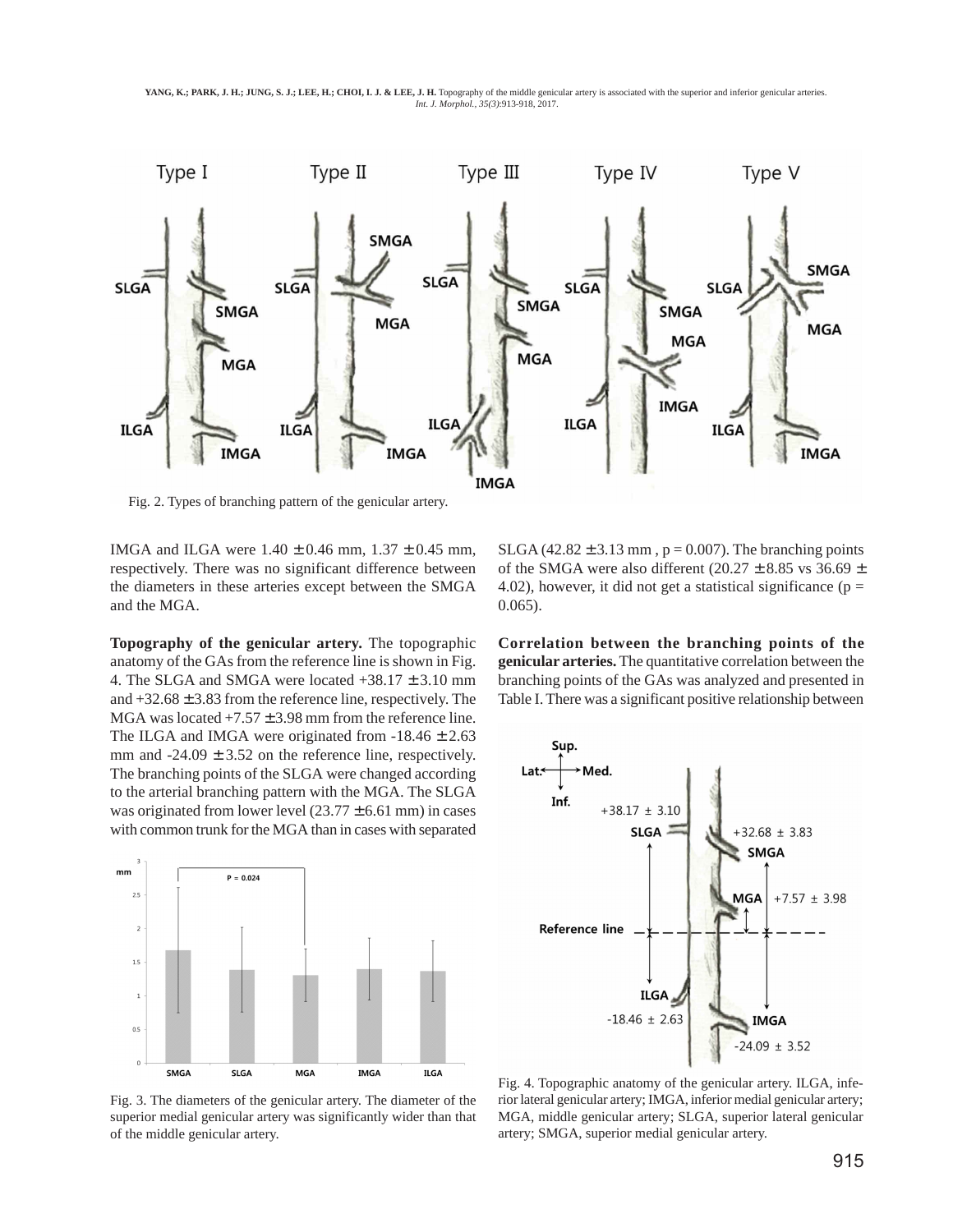**YANG, K.; PARK, J. H.; JUNG, S. J.; LEE, H.; CHOI, I. J. & LEE, J. H.** Topography of the middle genicular artery is associated with the superior and inferior genicular arteries. *Int. J. Morphol., 35(3)*:913-918, 2017.

the SLGA and the SMGA (Pearson correlation test,  $r = 0.663$ ,  $p < 0.05$ , Fig. 5a). The ILGA and the IMGA also showed a strong correlation (Pearson correlation test,  $r = 0.799$ ,  $p < 0.05$ , Fig. 5b). And the MGA had positive relationship with the ILGA  $(r = 0.348,$  $p < 0.05$ , Fig. 5c) and the IMGA (r = 0.385,  $p < 0.05$ , Fig. 5d), respectively. However, there was no correlation between other GAs.

|             |                         | <b>SMGA</b> | <b>SLGA</b> | MGA     | <b>IMGA</b> | ILGA |
|-------------|-------------------------|-------------|-------------|---------|-------------|------|
| <b>SMGA</b> | Correlation coefficient |             | .663        | .208    | $-.069$     | .122 |
|             | P value                 |             | .000        | .204    | .676        | .454 |
| <b>SLGA</b> | Correlation coefficient |             |             | $-.009$ | $-.157$     | .097 |
|             | P value                 |             |             | .957    | .339        | .556 |
| MGA         | Correlation coefficient |             |             |         | .385        | .348 |
|             | P value                 |             |             |         | .017        | .032 |
| <b>IMGA</b> | Correlation coefficient |             |             |         |             | .799 |
|             | P value                 |             |             |         |             | .001 |

Table I. The quantitative correlation between the branching points of the genicular arteries.

ILGA, inferior lateral genicular artery; IMGA, inferior medial genicular artery; MGA, middle genicular artery; SLGA, superior lateral genicular artery; SMGA, superior medial genicular artery.



Fig. 5. Relationship between the genicular arteries. (A) Relationship between the superior lateral genicular artery and the superior medial genicular artery (Pearson correlation test,  $r = 0.663$ ,  $p < 0.001$ ); (B) the inferior lateral genicular artery and the inferior medial genicular artery ( $r = 0.799$ ,  $p \le 0.001$ ); (C) the inferior lateral genicular artery and the middle genicular artery ( $r = 0.385$ ,  $p \le 0.05$ ); (D) the inferior medial genicular artery and the middle genicular artery ( $r = 0.348$ ,  $p \le 0.05$ ).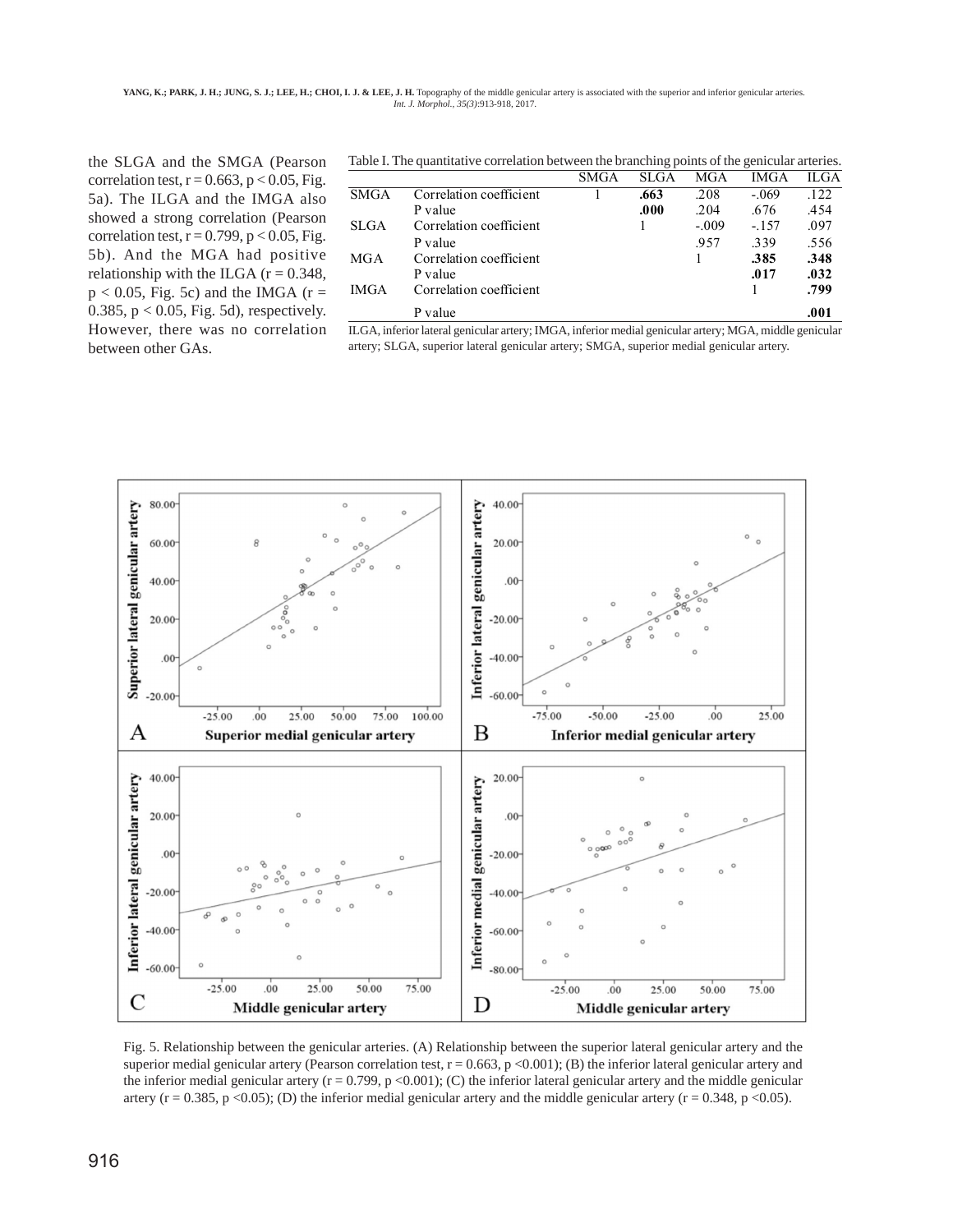## **DISCUSSION**

In this study, the branching patterns of the genicular artery and its relationship in Korean cadaver were invested. In earlier study, the four types of the branching patterns of the genicular artery were found but its relationship was not studied (Shahid *et al*.). Moreover, they pointed out that the presence of the complication of the knee surgery might be related with the variations of the genicular artery (Katsimihas *et al*.; Smith *et al*., 2001; Soldado *et al*., 2002; Memtsoudis *et al*.). However, there were no previous articles about anatomical data for reducing the complications. To my best knowledge, the present study is the first article which demonstrates branching patterns of the genicular arteries and their relationship.

The incidence of the variation of the GA was found in 23.81 %. Comparable with the findings of the earlier study (Shahid *et al*.), the five kinds of the branching patterns of the genicular artery was found in 42 limbs. Most frequent variation was the combination of the MGA and the SMGA. The MGA and the IMGA were frequently combined together. These data suggested that the MGA tends to be not a separate branch in some cases, but a branch of the GAs in medial side. Interestingly, the origin of the SLGA was significantly different according to the branching pattern of the MGA. When the MGA was combined with the other GAs medially located (SMGA or IMGA), the SLGA was originated from lower level. However, their diameter was not different according to the patterns of GAs though the diameters were in agreement with previous study (Shahid *et al*.). It indicated that the branching pattern of the MGA may be associated with the position of the SLGA. It was hypothesized that when the MGA frequently combined with the other GAs, blood supply of some part of the MGA will be scarce. In order to supply this part, the location of the SLGA need be changed inferiorly considering that hemodynamics induced the formation of vessels (Dunlap *et al*., 1989).

To clarify the topographic relationship in these arteries, quantitative correlations of their branching points were analyzed. Expectedly, there was strongly positive association between the SMGA and SLGA, and between the IMGA and ILGA. Interestingly, the MGA had positive relationship with the IMGA and ILGA. Based on simultaneous development of vessels during embryogenesis, it was suggested that angiogenesis of the MGA may be associated with that of the inferior GAs. Its embryological mechanism and effect should be confirmed with larger cases.

In this study, we demonstrated topography of the GAs and its anatomical association for the first time. Though it

was still a hypothesis, strong relation between the GAs may lead new trend for anatomical study. This data encourages further development of this concept of variation study. Knowledge of topography about frequent variation would be useful for safe surgeries and clinical procedures without iatrogenic complications.

#### **ACKNOWLEDGEMENTS**

This research was supported by the Keimyung University Research Grant of 2015.

**YANG, K.; PARK, J. H.; JUNG, S. J.; LEE, H.; CHOI, I. J. & LEE, J. H.** La topografía de la arteria genicular media está asociada con las arterias geniculares superiores e inferiores. *Int. J. Morphol., 35(3)*:913-918, 2017.

**RESUMEN:** La artroplastía total de rodilla ha aumentado sustancialmente, sin embargo los estudios anatómicos de las arterias geniculares (AGs) en esta región son escasos. El objetivo de este estudio fue identificar los patrones y puntos de ramificación de las AGs y sus relaciones. En 42 miembros inferiores, se identificaron el patrón y los puntos de ramificación de las AGs. La línea horizontal que se extiende entre el punto más prominente de los márgenes lateral y medial de la patela se definió como una línea de referencia. Se midió la distancia entre el punto de ramificación de las AGs y la línea de referencia, y se analizaron las correlaciones entre estos puntos. Las arterias geniculares superiores lateral y medial (AGSL y AGSM, respectivamente) se situaron a + 38,17  $\pm$  $3,10$  mm y +  $32,68 \pm 3,83$  mm de la línea de referencia, respectivamente, y la arteria genicular media (AGM) se originó a partir de +  $7,57 \pm 3,98$  mm. Las arterias geniculares inferiores lateral y medial (AGIL e AGIM, respectivamente) se localizaron a - 18,46 ± 2,63 mm y - 24,09 ± 3,52 mm, respectivamente. Los puntos de ramificación de la AGSL cambiaron significativamente de acuerdo con el patrón de ramificación arterial con respecto a la AGSM. Además, el punto de ramificación de la AGSM tuvo relaciones positivas con el de la AGIM ( $r = 0.385$ ,  $p \le 0.05$ ) y el de la AGIL ( $r =$ 0.348, p <0.05). En este estudio, la topografía de las AGs y su asociación anatómica se demostraron por primera vez en cadáveres coreanos. El conocimiento de la topografía sobre la variación frecuente sería útil para su aplicación en el desarrollo de cirugías y procedimientos clínicos seguros.

**PALABRAS CLAVE: Arteria genicular; Arteria poplítea; Topografía; Variaciones.**

## **REFERENCES**

Adachi, B. & Hasebe, K. *Das Arteriensystem der Japaner.* Kyoto, Kaiserlich-japanische Universität zu Kyoto, in kommission bei" Maruzen Co.", 1928.